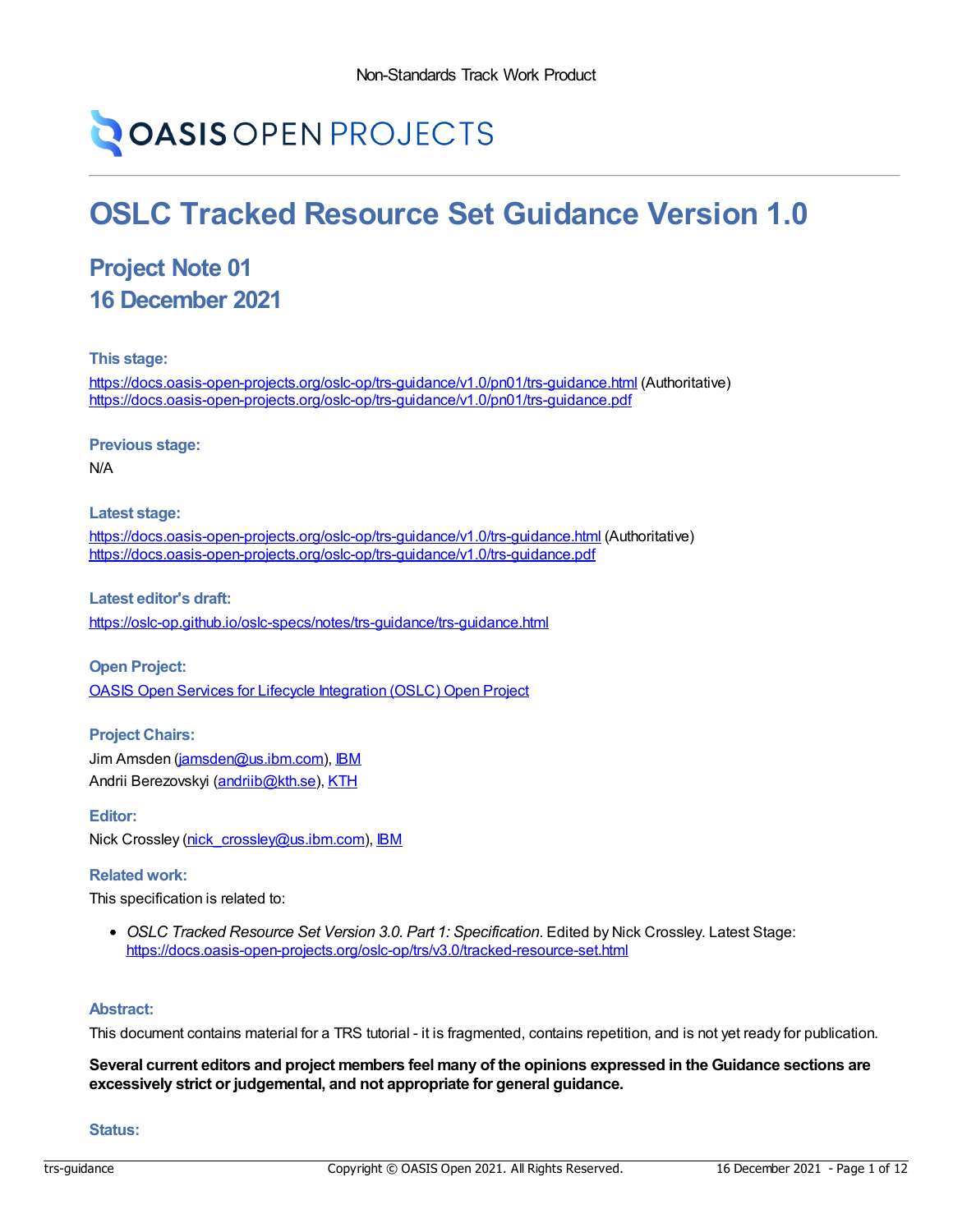This is a Non-Standards Track Work Product. The patent provisions of the OASIS IPR Policy do not apply.

This document was last revised or approved by the Project [Governing](https://open-services.net/about/) Board of the **OASIS Open Services for Lifecycle** Integration (OSLC) Open Project on the above date. The level of approval is also listed above. Check the "Latest stage" location noted above for possible later revisions of this document. Any other numbered Versions and other technical work produced by the Open Project are listed at <https://open-services.net/about/>.

Comments on this work can be provided by opening issues in the project repository or by sending email to the project's public comment list [oslc-op@lists.oasis-open-projects.org](mailto:oslc-op@lists.oasis-open-projects.org).

#### **Citation format:**

When referencing this specification the following citation format should be used: **[TRS-Guidance-v1.0]**

*OSLC Tracked Resource Set Guidance Version 1.0*. Edited by Nick Crossley. 16 December 2021. OASIS Project Note 01. [https://docs.oasis-open-projects.org/oslc-op/trs-guidance/v1.0/pn01/trs-guidance.html.](https://docs.oasis-open-projects.org/oslc-op/trs-guidance/v1.0/trs-guidance.html) Latest stage: https://docs.oasis-openprojects.org/oslc-op/trs-guidance/v1.0/trs-guidance.html.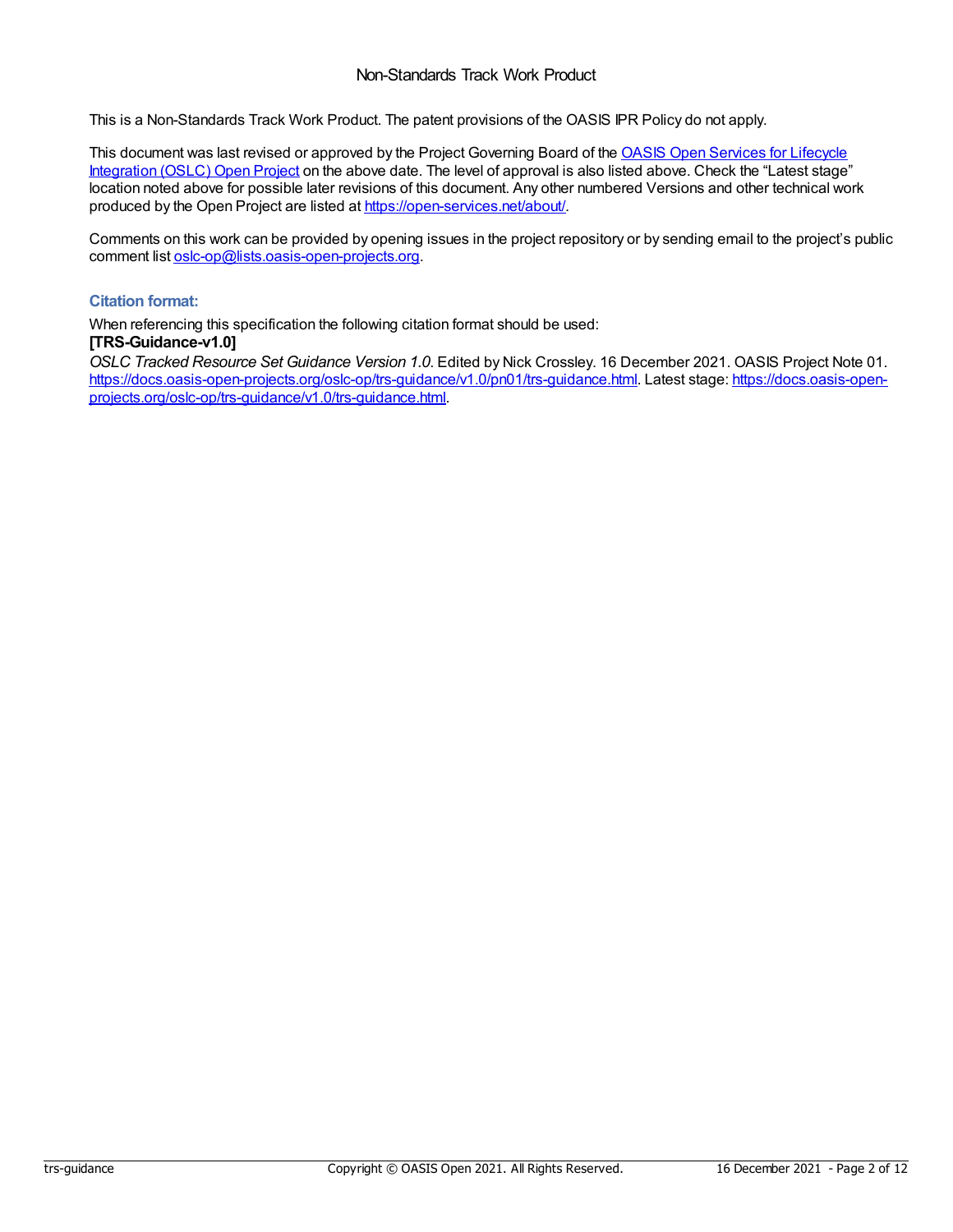### **Notices**

Copyright © OASIS Open 2021. All Rights Reserved.

All capitalized terms in the following text have the meanings assigned to them in the OASIS Intellectual Property Rights Policy (the "OASIS IPR Policy"). The full [Policy](https://www.oasis-open.org/policies-guidelines/ipr/) may be found at the OASIS website.

This specification is published under the Attribution 4.0 [International](https://creativecommons.org/licenses/by/4.0/legalcode) (CC BY4.0). Portions of this specification are also provided under the Apache [License](https://www.apache.org/licenses/LICENSE-2.0) 2.0.

All contributions made to this project have been made under the OASIS Contributor License [Agreement](https://www.oasis-open.org/policies-guidelines/open-projects-process/#individual-cla-exhibit) (CLA).

This document and translations of it may be copied and furnished to others, and derivative works that comment on or otherwise explain it or assist in its implementation may be prepared, copied, published, and distributed, in whole or in part, without restriction of any kind, provided that the above copyright notice and this section are included on all such copies and derivative works. However, this document itself may not be modified in any way, including by removing the copyright notice or references to OASIS, except as needed for the purpose of developing any document or deliverable produced by an OASIS Open Project or OASIS Technical Committee (in which case the rules applicable to copyrights, as set forth in the OASIS IPR Policy, must be followed) or as required to translate it into languages other than English.

The limited permissions granted above are perpetual and will not be revoked byOASIS or its successors or assigns.

This document and the information contained herein is provided on an "AS IS" basis and OASIS DISCLAIMS ALL WARRANTIES, EXPRESS OR IMPLIED, INCLUDING BUT NOT LIMITED TO ANYWARRANTYTHAT THE USE OF THE INFORMATION HEREIN WILL NOT INFRINGE ANYOWNERSHIP RIGHTS OR ANYIMPLIED WARRANTIES OF MERCHANTABILITYOR FITNESS FOR A PARTICULAR PURPOSE.

The name "OASIS" is a trademark of [OASIS](https://www.oasis-open.org/), the owner and developer of this specification, and should be used only to refer to the organization and its official outputs. OASIS welcomes reference to, and implementation and use of, specifications, while reserving the right to enforce its marks against misleading uses. Please see [https://www.oasis-open.org/policies](https://www.oasis-open.org/policies-guidelines/trademark/)guidelines/trademark/ for above guidance.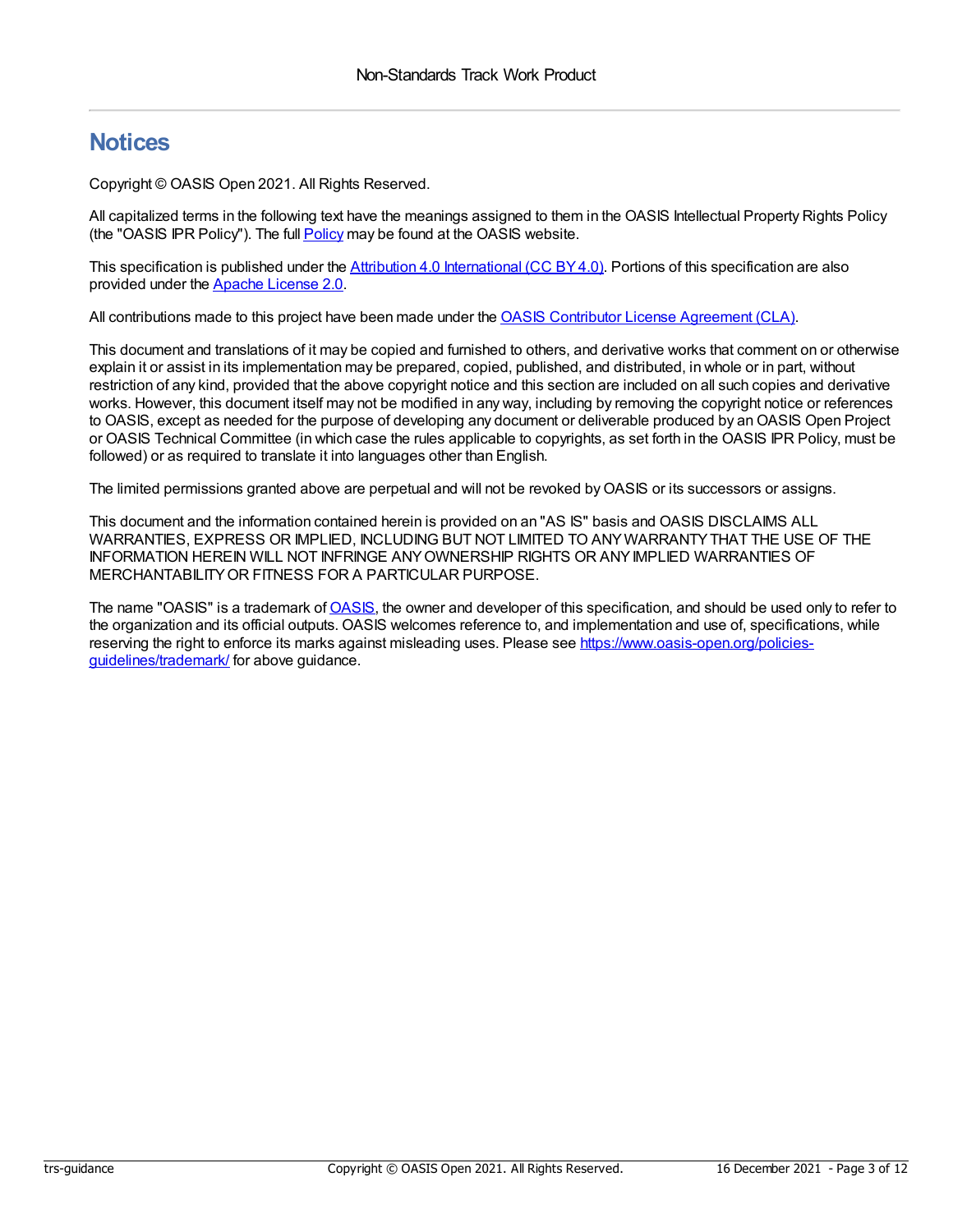### **Table of Contents**

- 1. [Timescales](#page-4-0) and event frequency
- 2. [Motivation](#page-5-0) and Use Cases for Patch Events
- 3. General [Guidance](#page-8-0)
	- 3.1 [Building](#page-6-0) a Local Replica
		- 3.1.1 [Initialization](#page-6-1) procedure
		- 3.1.2 [Incremental](#page-6-2) update procedure
	- 3.2 General [Guidance](#page-7-0) for TRS Servers
	- 3.3 General [Guidance](#page-8-1) for TRS Clients
	- 3.4 Access Context [Guidance](#page-9-0)
	- 3.5 TRS Patch Guidance 3.5.1 TRS Patch Guidance for Servers
		- 3.5.2 TRS Patch Guidance for Clients

Appendix A. [Acknowledgements](#page-11-0)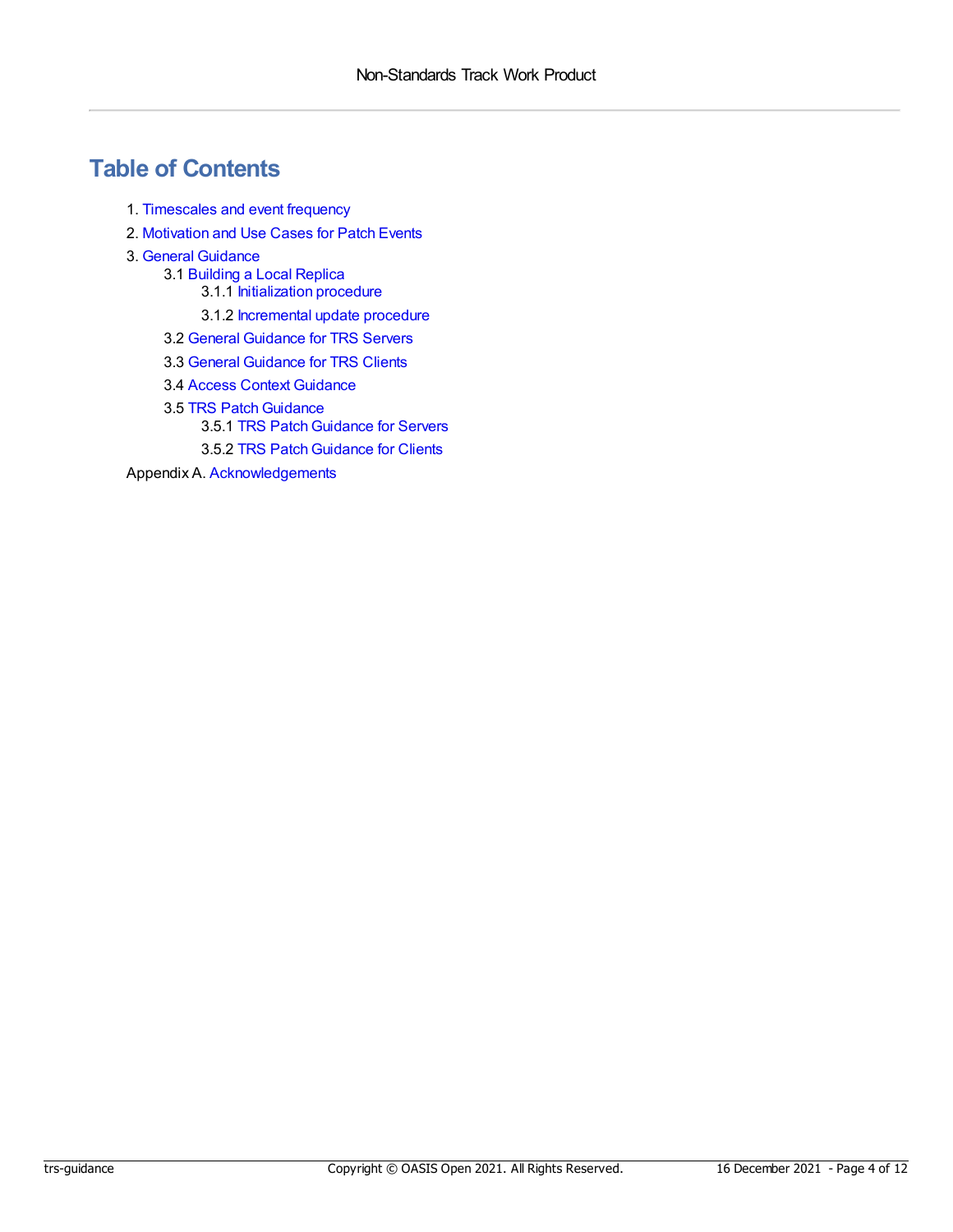## <span id="page-4-0"></span>**1. Timescales and event frequency**

In order to provide adequate response to client requests, a TRS server needs to allow those clients sufficient time to read the base, the change log, and process the set of tracked resources. However, the data volumes and timescales involved in TRS processing are likely to vary between servers for different applications. A server representing Amazon transactions might have many events per second, while a server representing exhibits at a museum might have a few events per month. The cost of processing a single event is also likely to vary between applications; reading a new or modified resource with 5 RDF properties will take less time than reading one with 5,000 properties.

For these reasons, the TRS specification does not impose specific constraints over the length of time for which a TRS base must remain readable, nor what the degree of overlap should be between a base and a corresponding change log. A server implementing TRS must consider, and should document, the quality of service it will provide in terms of the size of pages in the base or change log, how long base pages are kept, how long change events are kept, and the minimum period for which change events behind the latest base cutoff are kept.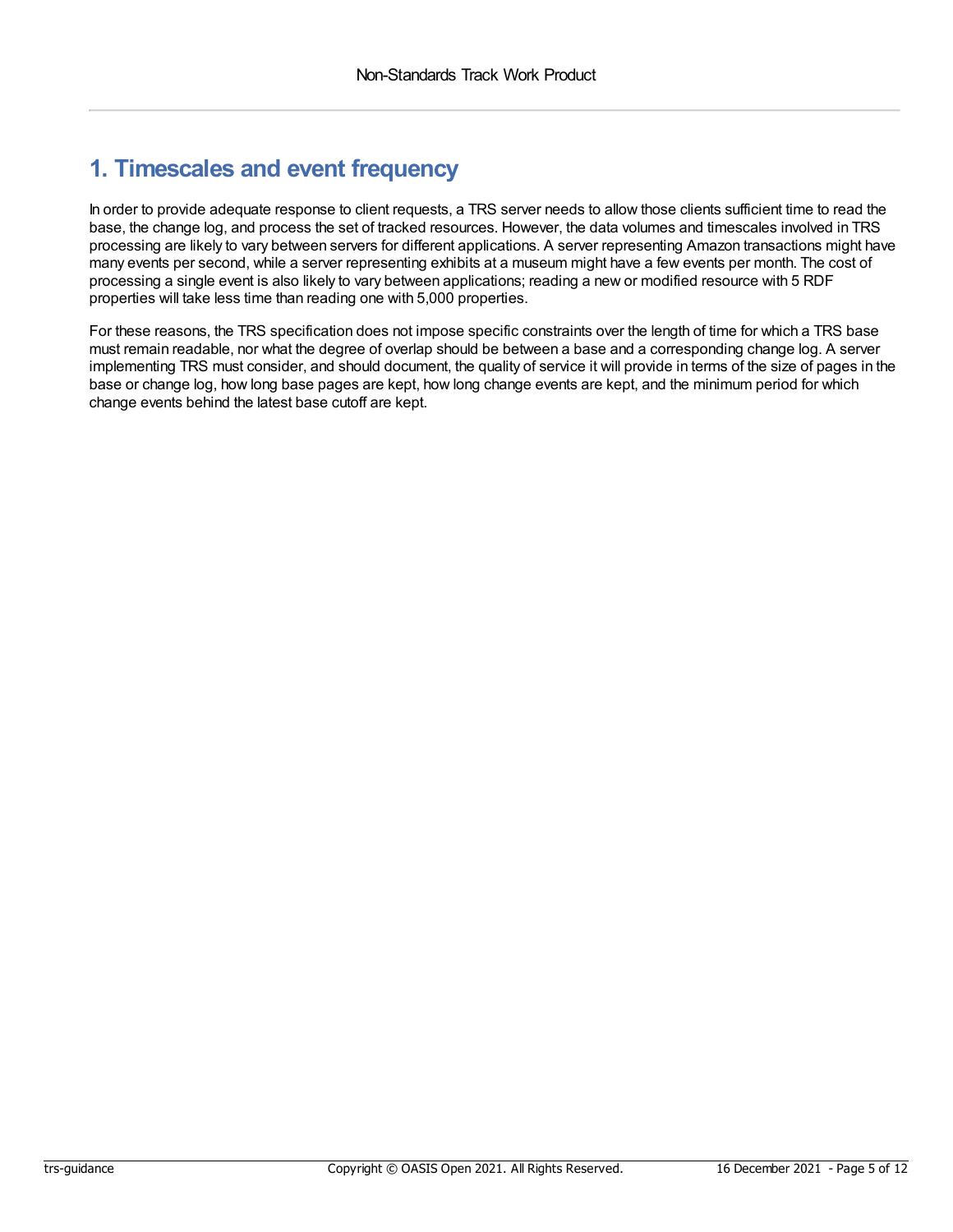# <span id="page-5-0"></span>**2. Motivation and Use Cases for Patch Events**

For a Resource that changes frequently, a typical Client may retrieve the same Resource over and over again. When the representation of the Resource is large and the differences between adjacent representations can be described compactly, including additional information in the trs:Modification Change Event can allow the Client to determine the Resource's current representation and thereby avoid having to retrieve the Resource.

Similarly, in versioned worlds each change to a versioned resource may result in the creation of a new Resource representing an immutable version of the resource. The typical Client retrieves each such Resource as it is created. The state of the new Resource is often quite similar to the state of a Resource corresponding to a previous version. When the state of one Resource is similar to that of another Resource and the differences between the two can be described compactly, including additional information in the trs:Creation Change Event can allow the Client to determine the new Resource's resultant state from the potentially-known state of a previously-retrieved Resource and thereby avoid having to retrieve the new Resource.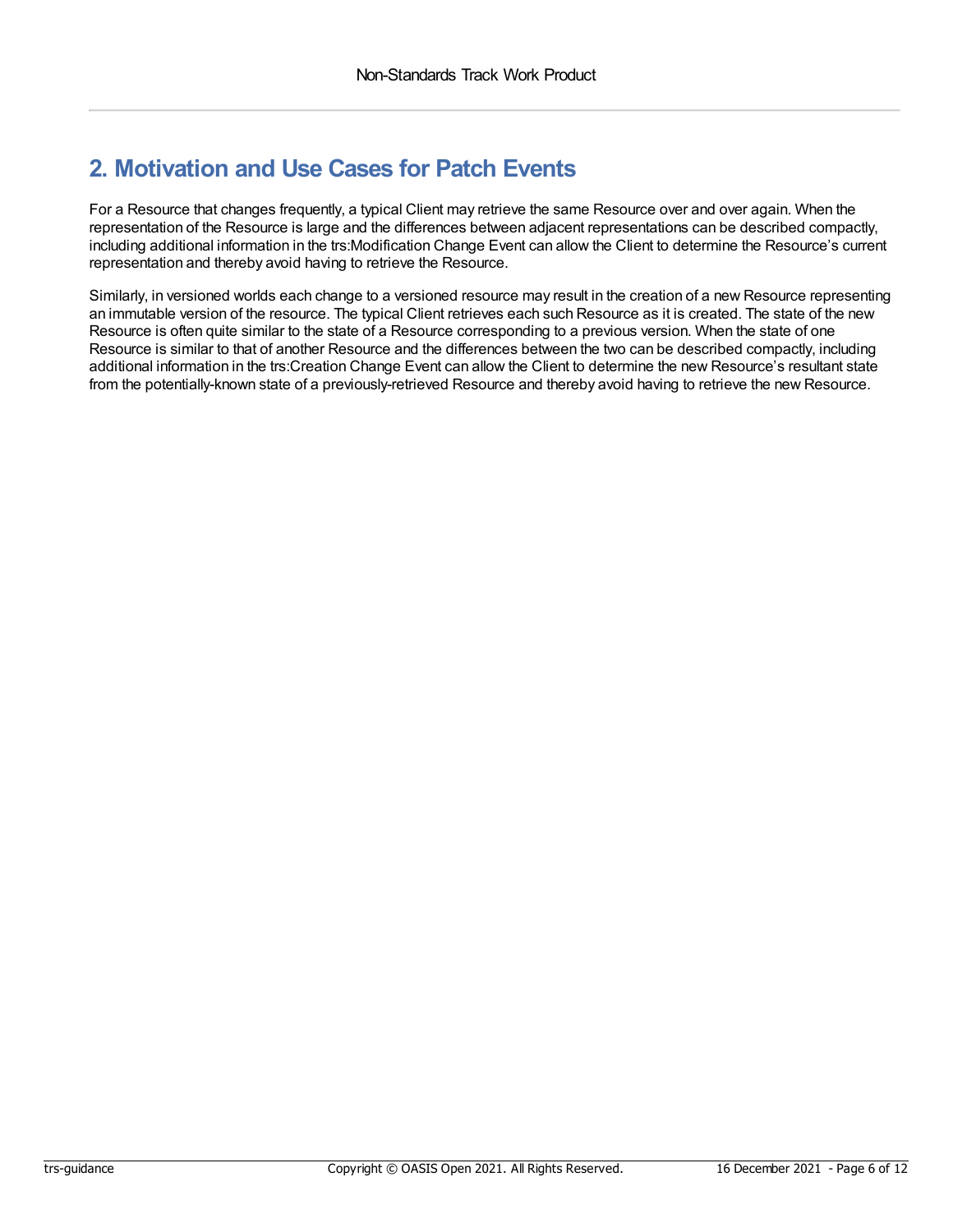### **3. General Guidance**

The following sections provide some general guidance on how to servers provide and clients can consume Tracked Resource Sets.

### <span id="page-6-0"></span>**3.1 Building a Local Replica**

This section describes one (relatively straightforward) way that a Client can use the Tracked Resource Set protocol to build and maintain its own local replica of a Server's Resource Set.

#### <span id="page-6-1"></span>**3.1.1 Initialization procedure**

A Client wishing to determine the complete collection of Resources in a Server's Resource Set, so that it can build its local replica of the Resource Set, proceeds as follows:

- 1. Send a GET request to the Tracked Resource Set URI to retrieve the Tracked Resource Set representation to learn the URI of the Base.
- 2. Use GET to retrieve successive pages of the Base, adding each of the member Resources to the Client's local replica of the Resource Set.
- 3. Invoke the Incremental Update procedure (below). The sync point event is the **trs:cutoffEvent** property (on the first page of the Base). A clever Client might run this step in parallel with the previous one in an effort to prevent the case where the Client can't catch up to the current state of the Resource Set using the Change Log (after initial processing) because initial processing takes too long.

The overall work to build the local replica of the Resource Set is linear in the size of the Base plus the number of Change Events that occurred after the base cutoff event. The Server can help Clients building new local replicas of its Resource Set by providing as recent a Base as possible, because that means the Client will have to process fewer Change Events. It is entirely up to the Server how often it computes a new Base. It is also up to the Server how it computes the members of a Base, whether by enumerating its Resource Set directly (e.g., by querying an underlying database), or perhaps by coalescing its internal change log entries into a previous base.

#### <span id="page-6-2"></span>**3.1.2 Incremental update procedure**

Suppose now that a Client has a local replica of the Server's Resource Set that is accurate as of a particular sync point event known to the Client. A Client wishing to update its local replica of the Server's Resource Set acts as follows:

- 1. Send a GET request to the Tracked Resource Set URI to retrieve the Tracked Resource Set representation to learn its current Change Log.
- 2. Search through the chain of Change Logs from newest to oldest to find the sync point event. The incremental update fails if the Client is unable to locate the sync point (i.e., it gets to the end of the log).
- 3. Process all Change Events after the sync point event, from oldest to newest, making corresponding changes to the Client's local replica of the Resource Set. Record the latest event processed as the new sync point event. A clever Client might record (some number of) recently processed events for possible future undo in the event of a server rollback.

When the procedure succeeds, the Client will have updated its own local replica of the Server's Resource Set to be an accurate reflection of the set of resources as described by the retrieved representation of the Tracked Resource Set. Of course, the Server's actual Resource Set may have undergone additional changes since then. While the Client may never catch up to the Server, it can at least keep its local replica of the Resource Set almost up to date. By choosing the interval at which it polls for updates, a Client controls how long the two are allowed to drift apart. The overall work to maintain the local replica of the Resource Set is linear in the length of the Change Event stream. In the (hopefully rare) situation that the Client fails to find its sync point event, one of two things is likely to have happened on the Server: either the Server has truncated its Change Log, or the Server has been rolled back to an earlier state.

If the Client had been retaining a local record of previously processed events, the Client may be able to detect a Server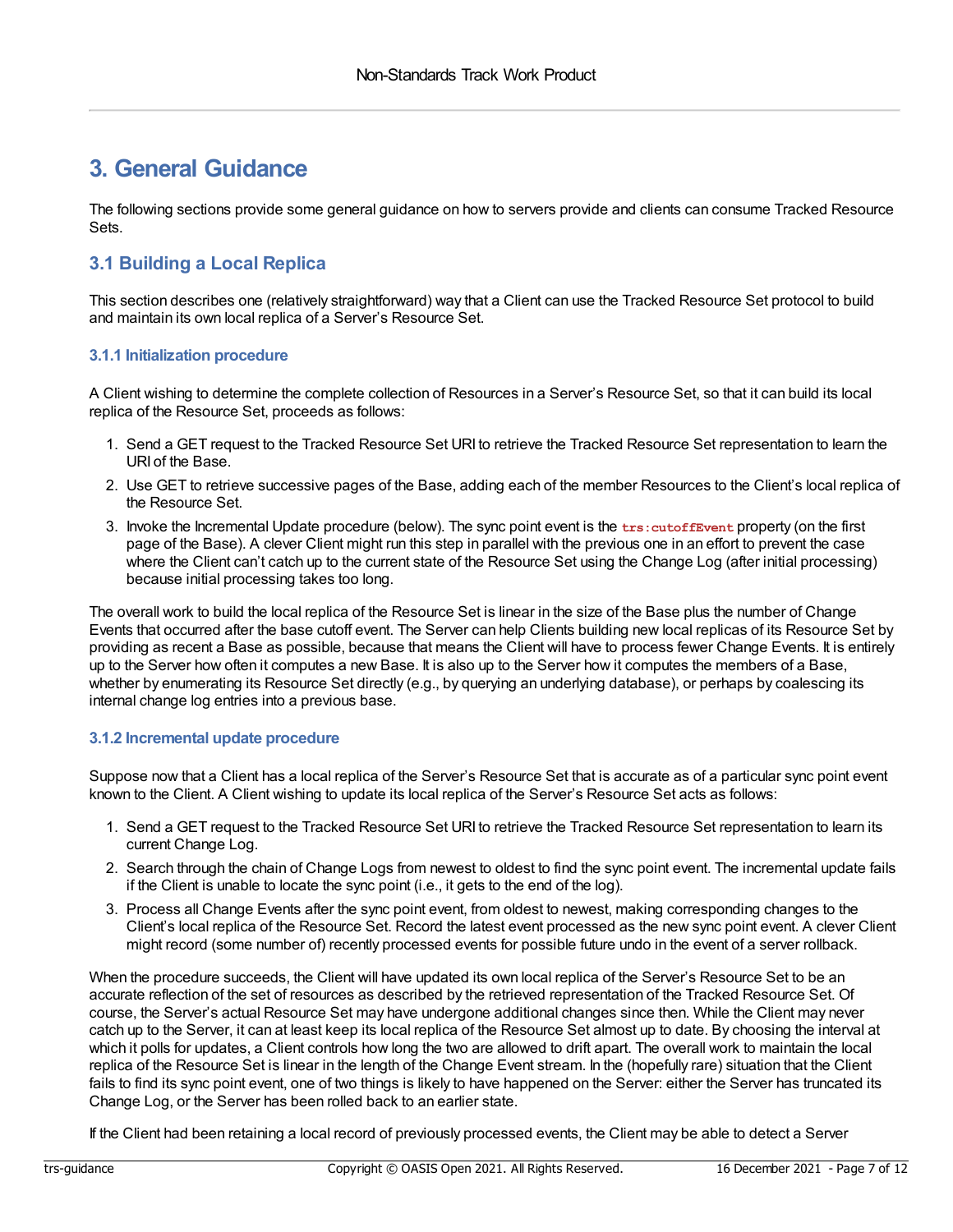rollback if it notices the successor event of some previously processed event has been removed or changed to one with a different identifier than before. In this case, the Client can undo changes to its local replica back to that sync point, and then pick up processing from there.

Once the Incremental Update procedure fails, it is unlikely to succeed in the future. The Client has reached an impasse. The Client's only way forward is to discard its local replica and start over.

### <span id="page-7-0"></span>**3.2 General Guidance for TRS Servers**

There are a number of possible ways that a lifecycle tool could go about exposing its linked lifecycle data. Here is some general guidance:

- A TRS Server should restrict itself to a small number of Tracked Resource Sets. When configuring a TRS Client, an administrator will typically have to select Tracked Resource Sets one at a time.
- A TRS Server should restrict itself to a static set of Tracked Resource Sets. When a Server Tracked Resource Set gets created dynamically, the administrator would be required to update the configurations of affected Clients.
- A Server's Tracked Resource Sets should contain pairwise-disjoint sets of Tracked Resources. That is, a resource should not appear as a Resource in more than one Tracked Resource Set. A Server should document any overlap between its Tracked Resource Sets. (Some Clients are unable to work with overlapping Tracked Resource Sets.)
- A Server's Resources should be linked data resources under the control of the Server itself, rather than linked data resources of some other lifecycle tool. In other words, a lifecycle tool should expose its own resources, not those of others.
- The RDF content of a Server's Resources should be statements about linked data resources under the control of the Server itself, rather than statements about linked data resources of some other lifecycle tool. In other words, the subjects of a lifecycle tool claims should be its own resources, as opposed to resources of some other lifecycle tool.
- A Tracked Resource may be one of the Server's regular linked lifecycle data resources, or it may be a resource containing an RDF data graph used specifically for exposing some linked data in a Tracked Resource Set.
- A Server should expose all of its linked lifecycle data via Tracked Resources in one of its Tracked Resource Sets. Any information that is held back will be unavailable to Clients.
- A Server's combined RDF dataset should not repeat the same RDF statements.
- A Serv's combined RDF dataset should not contain contradictory RDF statements.
- It is recommended that a Server report changes to its linked lifecycle data (including resource creations, deletions, and modifications) within 1 second of the changes being committed. Changes are reported via the Server's Tracked Resource Set Change Log. This helps ensure that Clients are able to obtain a live feed of changes in nearly real-time.
- It is recommended that a Server's Tracked Resource Set include a Base not older than 7 days. This helps ensure that Clients are able to initially determine the resources in the set without having to process Change Events older than 7 days.
- It is recommended that a Server's Tracked Resource Set Change Log retain Change Events for at least 7 days. This helps ensure that there are sufficient Change Events to allow a Client to catch up after a lengthy downtime or network outage.

### **3.3 General Guidance for TRS Clients**

A TRS Client does is akin to what a Web crawler does, and most of the same considerations apply.

A Client retrieves the TRS, Change Logs, and Base Resources, as well as some or all the Tracked Resources contained in the TRS.

TRS Clients are responsible for knowing what change events they have already processed in the Change Log, and should only process new change events.

While servers preserve the cutoff event in the truncated change log, the same is not true of any earlier events that a client might have already processed. For this reason, a client should not assume that it will find a change event that it has previously processed: that change event might have been truncated.

If an insufficiently wary client reads the tracked resources themselves, some risks are present: networks connecting Client to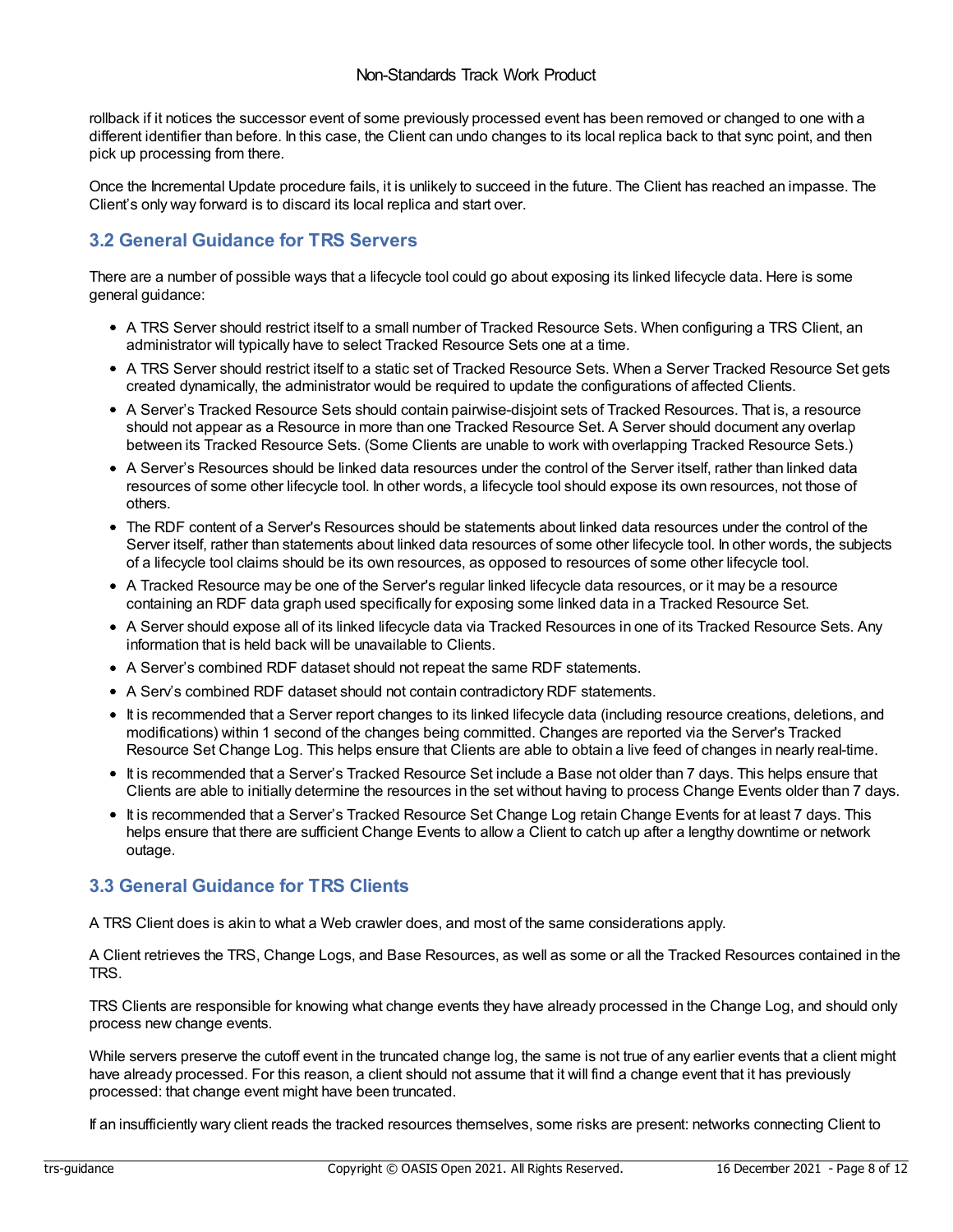<span id="page-8-1"></span><span id="page-8-0"></span>Server may experience delays and outages; and Server implementations may be imperfect (bugs in code, database corruptions). Moreover, when the Server is untrusted - when there is a concern the Server could attempt something nefarious the Client needs to take extra steps to prevent itself from being misused or abused.

Here are risks and general guidance for Clients:

- The size and rate of change of a Server's resource set reflects the amount of linked data that a Server has to make available and how often that data changes. These vary considerably and are often difficult to estimate in advance. A Client that is maintaining a copy of a Server's Tracked Resources should establish reasonable limits and monitor the size and rate of change so that a misbehaving Server does not cause the Client to spend an unreasonable amount of effort (network communication and storage) in doing so. This should include caps on the number and representation sizes of resources (including TRS Change Logs and TRS Base pages, for example).
- Since the Client is retrieving resources of various kinds over the network from the Server, which takes time and network connections, the Client should do so in a way that does not prevent it from doing other useful work while waiting for responses. The Client should be tolerant of failures due to network failures and outages, and carry over important work until the blockage has been removed. On the other hand, the Client should not allow its queue of work to grow without bound since that may make it difficult for the Client to clear the backlog. The Client should also be polite to the Server, and avoid making multiple requests per second and/or downloading large files that might make it hard for the Server to keep up with its normal workload.
- A Server's Resources should be linked data resources under the control of the Server itself, rather than linked data resources of some other lifecycle tool. A Client that does not trust a Server in this regard should mitigate the risk by keeping a server whitelist for each Server and refusing to retrieve the Resources of a given Server when the server is not on the whitelist. Without something like this, a Client can be tricked into retrieving and indexing resources that it should not, such as other resources located on a different server that the Client also happens to have access to.
- The RDF content of a Tracked Resource should be statements about linked data resources under the control of the Server itself, rather than statements about linked data resources of some other lifecycle tool. In other words, the subjects of a lifecycle tool claims should be its own resources, as opposed to resources of some other lifecycle tool. A Client that does not trust a Server in this regard should mitigate the risk by keeping a content whitelist for each Server and rejecting the RDF content of Tracked Resources of a given Server when the URIs of subjects are not all on the content whitelist. Without something like this, a Server can affect a Client with arbitrary claims which may interfere with or contradict authoritative claims made by the legitimate owner.

### **3.4 Access Context Guidance**

There are several things to consider when deciding how a lifecycle tool can make use of Access Contexts. Before suggesting possible designs, here are some characteristics that will help ensure a lifecycle tool will be useful to administrators tasked with configuring access to the Tracked Resources that have been retreived by a TRS Client:

- **Optional**. A Server should only use Access Contexts if there are reasons why an administrator might want to impose differential access in Clients.
- **Understandable**. An administrator should be able to intuit from the Access Context name and description what kinds of resources are in it.
- **Useful collections**. An Access Context should contain resources that can be treated similarly. Same security classification. An Access Context should contain resources with the same security classification.
- **Reasonable number**. The list of Access Contexts should not be so long as to overwhelm the administrator.
- **Stable**. The set of Access Contexts should be more or less static. Changes to the Access Context list will generally require the administrator to update configurations of Clients.
- **Centralized**. A Server should host a single Access Context List resource enumerating the Access Contexts used in any of its Tracked Resources, unless there are reasons to do otherwise.

The following recipes suggest some of the designs that are possible.

**Recipe 1**: Your tool has top-level objects called workspaces. New workspaces are created infrequently, and only by administrators. Each linked data resource is associated with a single workspace. Teams of users work in the context of a single workspace. All the resources in a workspace have the same security classification.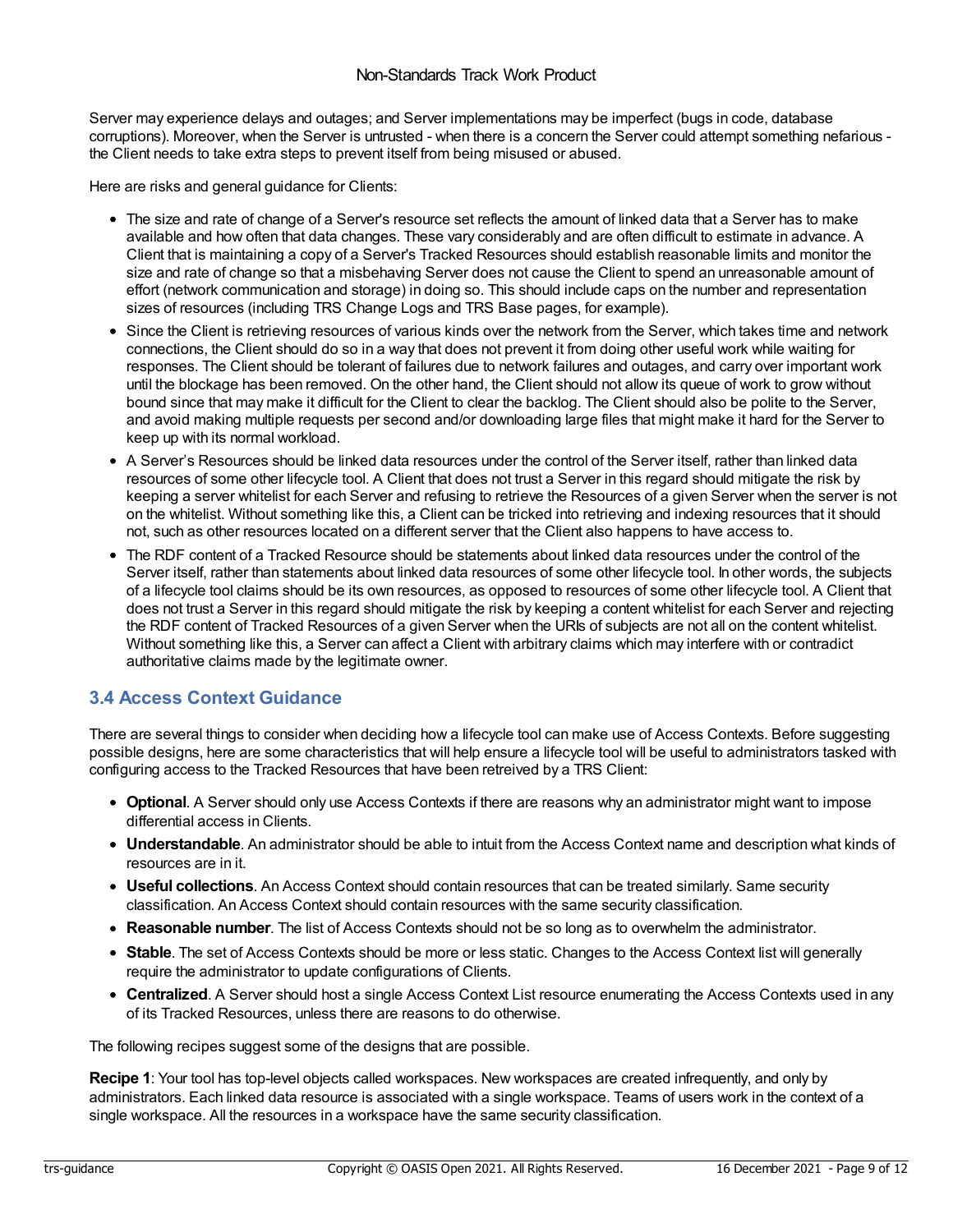<span id="page-9-0"></span>Your tool should treat each workspace as a separate Tracked Resource Set, and not use Access Contexts.

An administrator can always control access to the linked data in a Client on an TRS by TRS basis, and grant users access to linked data from some workspaces but not others.

**Recipe 2**: Your tool has top-level objects called projects. New projects are created infrequently, and only by administrators. Each linked data resource is associated with a single project. Teams of users work in the context of a set of projects. All the resources in a project have the same security classification.

Your tool should treat all projects as part of a single Resource Set, and automatically create Access Contexts in 1-1 correspondence with projects, taking on the name and description of the project.

An administrator can control access to the linked data in an Client on a project by project basis, and grant users access to linked data from some projects but not others.

**Recipe 3**: Your tool has resources that can be tagged as containing confidential customer information. Teams of users work in the context of your tool. In the customer's organization, only some employees are allowed access to confidential customer information.

Your tool should have a single Tracked Resource Set, and automatically create an Access Context named "Confidential Customer Data" and assigns all tagged resources to this Access Context. Other resources are left "loose"; i.e., not included in any Access Context.

An administrator for a Client can control access to the confidential customer information separately from the regular linked data.

**Recipe 4**: Your tool has many resources. Teams of users work in the context of your tool. The customer's organization has strict policies on what information can be shown to which employees.

Your tool should have a single Tracked Resource Set. Your tool should let an administrator define a set of custom Access Contexts. Your tool should let users (or possibly just administrators) associate resources with these Access Contexts.

An administrator can control access to the linked data in a Client based on these custom Access Contexts.

### **3.5 TRS Patch Guidance**

The following sections provide general guidlines on using the TRS Patch capability.

#### <span id="page-9-1"></span>**3.5.1 TRS Patch Guidance for Servers**

When the state of a Tracked Resource changes, the Server adds a trs:Modification Change Event to a Change Log. The Change Event describes a transition between two definite representations states of the Tracked Resource. In principle, the entity tags of the two states, and the LD patch between the two RDF representations, are all well-defined. This much is true whether or not the Server chooses to embed those pieces of information in the Change Event.

The decision as to whether to provide an LD Patch for a trs:Modification Change Event should be made on a case-by-case basis. Just because one Change Event for a resource includes an LD Patch, that does not mean that all Change Events for the same resource should also include an LD Patch.

Server developers should remember that a Client wishing to discover the current state of a resource can always do so using HTTP GET to retrieve the resource. Including an LD Patch in a Change Event is an optional embellishment that allows some Client under the right circumstances to determine the new current state of a resource instead of re-retrieving the resource. It is up to the Server to decide whether including an LD patch is likely to be worthwhile.

However, whenever a **trs:Modification** Change Event includes a **trspatch:rdfPatch**, it should also include accurate **trspatch:beforeETag** and **trspatch:afterETag** properties. Without all 3 pieces of information, a Client is unlikely to be able to do better than re-retrieving the resource to discover its updated state.

When the RDF representation of the resource contains a large number of RDF triples and the number of rows in the LD Patch is small, including the LD patch in the Change Event is recommended, and may improve overall system performance by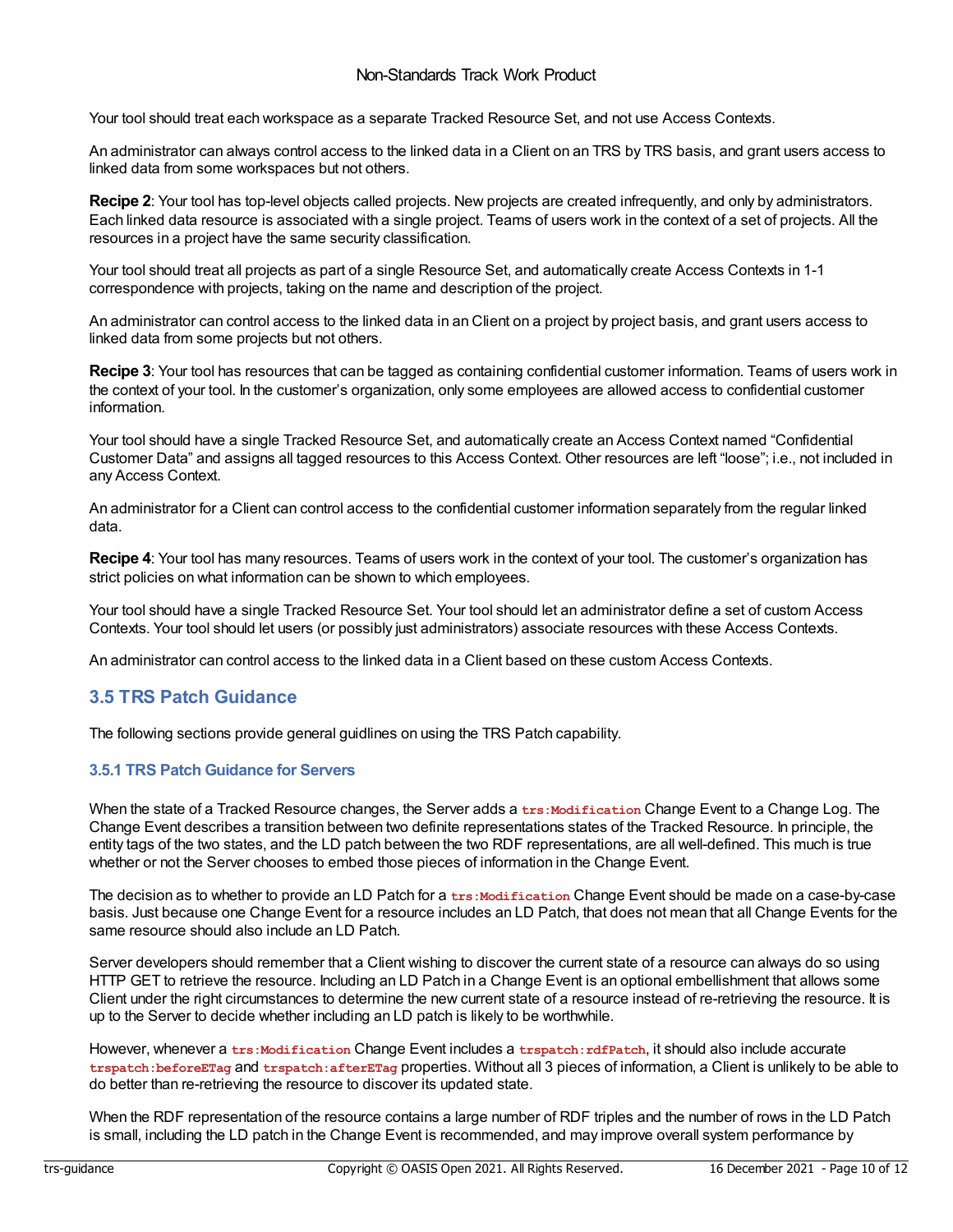<span id="page-10-0"></span>allowing Clients to avoid having to re-retrieve the resource to discover its updated state. Similiarly, whenever a trs: Creation Change Event includes a **trspatch:rdfPatch**, it should also include a **trspatch:createdFrom** along with accurate **trspatch:beforeETag** and **trspatch:afterETag** properties.

Conversely, when the number of affected RDF triples is large, the size of the LD Patch becomes significant. Including the LD Patch in the Change Event is not recommended because it bloats the size of Change Events in the Change Log, which may negatively impact performance. Omitting the LD patch from the Change Event is likely to give better overall performance.

#### <span id="page-10-1"></span>**3.5.2 TRS Patch Guidance for Clients**

A typical Client is tracking the state of some or all Tracked Resources in a Resource Set. When the Client first discovers the Resource, whether through a **trs:Creation** Change Event in the Change Log or an entry in the Base, the Client uses HTTP GET to retrieve the current state of the Resource and gets back its RDF representation. When the response includes an entity tag for the resource in its current state, as it will when the Index Resource is a LDP-RS, the Client remembers both the RDF representation and entity tag as the state of that Index Resource.

When the Client processes a trs: Modification Change Event for the Resource in the Change Log, it learns that the Resource has changed state. This means that the Client's remembered RDF representation and entity tag for the Resource are no longer accurate, which cues the Client to discard the remembered RDF representation and re-retrieve the Resource. However, when the Change Event includes a TRS Patch, the Client may have a second option. When the **trspatch:beforeETag** value matches the Client's remembered entity tag, the Client can apply the **trspatch:rdfPatch** to its remembered RDF representation to compute a replacement RDF representation, which can be remembered along with the **trspatch:afterETag** value as the entity tag. When this happens, the Client can process the **trs:Modification** Change Event for the Resource without a network request. It is clearly advantageous for a Client to behave this way whenever possible. On the other hand, if the **trspatch:beforeETag** value does not match the Client's remembered entity tag, the Client cannot apply the **trspatch:rdfPatch**, and should treat the Change Event as if the TRS Patch were absent.

Similarly, when the Client processes a **trs:Creation** Change Event for the Resource in the Change Log of the Tracked Resource Set, the Client learns of the existence of a new Resource. This cues the Client to retrieve the new Resource. However, when the Change Event includes a TRS Patch, the Client may have a second option. When the Clienthas previously retrieved and remembered the resource identified by trspatch: createdFrom in the state with entity tag matching **trspatch:beforeETag**, the Client can apply the **trspatch:rdfPatch** to the Client's remembered RDF representation to compute an RDF representation of the new Resource, which can be remembered along with the **trspatch:afterETag** value as the entity tag. When this happens, the Client can process the trs:Modification Change Event for the Resource without having to retrieve the new Resource. It is clearly advantageous for a Clientto behave this way whenever possible. On the other hand, if the **trspatch:beforeETag** value does not match the Client's remembered entity tag, the Client cannot apply the **trspatch:rdfPatch** and should treat the Change Event as if the TRS Patch were absent.

Risk-wise, TRS Patches provide a way for a Server to tamper with the RDF representations of another server's resources in a Client without the other server's involvement. The mitigations covered inGeneral Guidance for Clients, above, will address this risk as well. The Clients's server whitelist for an untrusted Tracked Resource Set should be used to vet **trspatch:createdFrom** URIs, and its content whitelist should be used to vet subjects in the results of applying TRS patches.